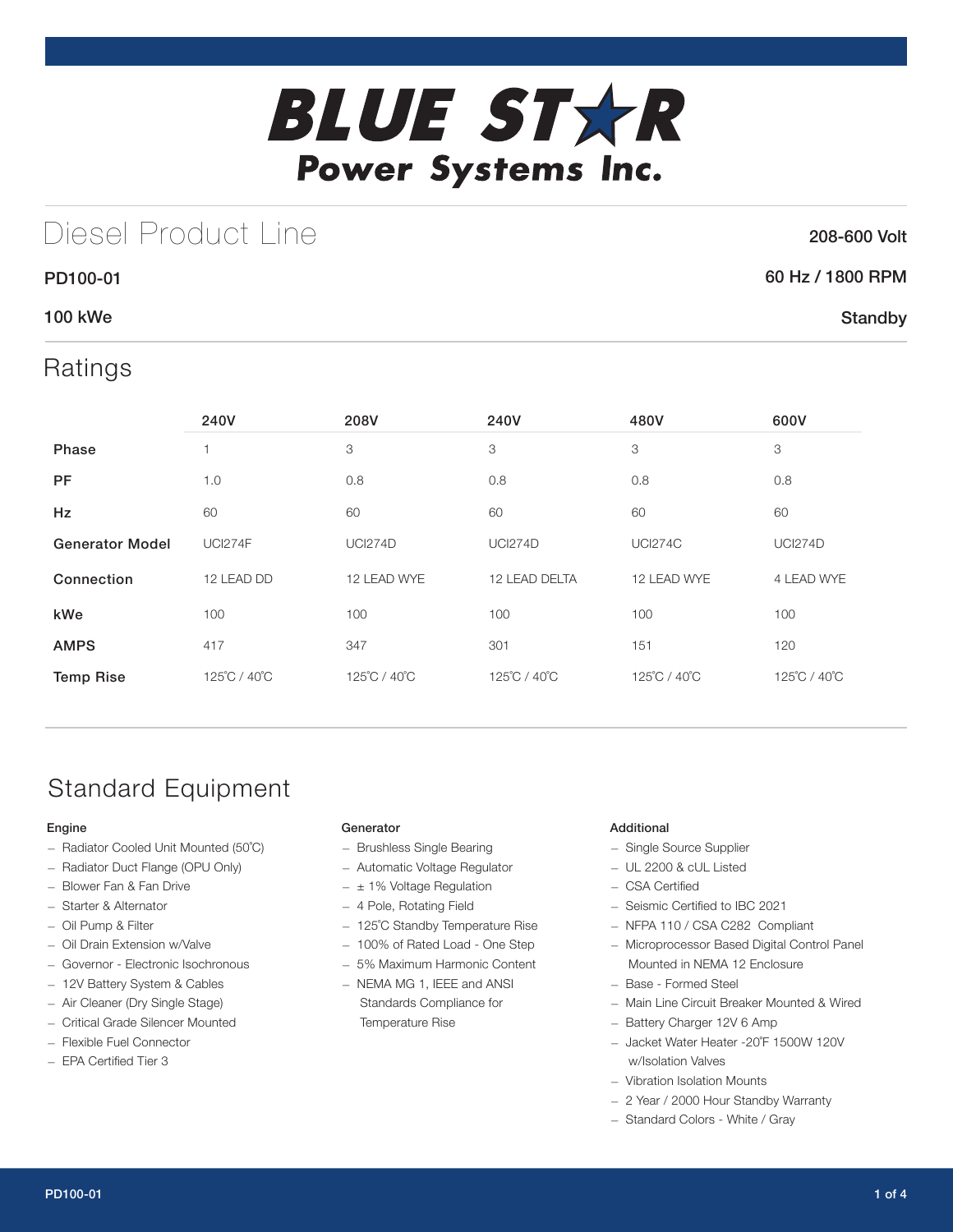100 kWe



## Application Data

| Engine                                                                   |                    |                                      |                                                |  |  |
|--------------------------------------------------------------------------|--------------------|--------------------------------------|------------------------------------------------|--|--|
| Manufacturer:                                                            | Perkins            | Displacement - Cu. In. (lit):        | 269 (4.40)                                     |  |  |
| Model:                                                                   | 1104D-E44TAG2      | Bore - in. (cm) x Stroke - in. (cm): | $4.13(10.5) \times 5.00(12.7)$                 |  |  |
| Type:                                                                    | 4-Cycle            | Compression Ratio:                   | 16.7:1                                         |  |  |
| Aspiration:                                                              | Turbo Charged, CAC | Rated RPM:                           | 1800                                           |  |  |
| <b>Cylinder Arrangement:</b>                                             | 4 Cylinder Inline  | Max HP Stby (kWm):                   | 161 (120)                                      |  |  |
| <b>Exhaust System</b>                                                    |                    |                                      | Standby                                        |  |  |
| Gas Temp. (Stack): °F (°C)                                               |                    |                                      | 1,218 (659)                                    |  |  |
| Gas Volume at Stack Temp: CFM (m <sup>3</sup> /min)                      |                    |                                      | 714 (20.2)                                     |  |  |
| Maximum Allowable Exhaust Restriction: in. H2O (kPa)                     |                    |                                      | 60.0 (15.0)                                    |  |  |
| <b>Cooling System</b>                                                    |                    |                                      |                                                |  |  |
| Ambient Capacity of Radiator: °F (°C)                                    |                    |                                      | 122 (50.0)                                     |  |  |
| Maximum Allowable Static Pressure on Rad. Exhaust: in. H2O (kPa)         |                    |                                      | 0.50(0.12)                                     |  |  |
| Water Pump Flow Rate: GPM (lit/min)                                      |                    |                                      | 44.9 (170)                                     |  |  |
| Heat Rejection to Coolant: BTUM (kW)                                     |                    |                                      | 3,137(54.9)                                    |  |  |
| Heat Rejection to CAC: BTUM (kW)                                         |                    |                                      | 1,034(18.1)                                    |  |  |
| Heat Radiated to Ambient: BTUM (kW)                                      |                    |                                      | 2,076 (36.3)                                   |  |  |
| <b>Air Requirements</b>                                                  |                    |                                      |                                                |  |  |
| Aspirating: CFM (m <sup>3</sup> /min)                                    |                    |                                      | 312 (8.82)                                     |  |  |
| Air Flow Required for Rad. Cooled Unit: CFM (m <sup>3</sup> /min)        |                    |                                      | 7,703 (218)                                    |  |  |
| Air Flow Required for Heat Exchanger/Rem. Rad. CFM (m <sup>3</sup> /min) |                    |                                      | Consult Factory For Remote Cooled Applications |  |  |
| <b>Fuel Consumption</b>                                                  |                    |                                      |                                                |  |  |
| At 100% of Power Rating: gal/hr (lit/hr)                                 |                    |                                      | 7.64 (28.9)                                    |  |  |
| At 75% of Power Rating: gal/hr (lit/hr)                                  |                    |                                      | 6.24(23.6)                                     |  |  |
| At 50% of Power Rating: gal/hr (lit/hr)                                  |                    |                                      | 4.59 (17.4)                                    |  |  |
| <b>Fluids Capacity</b>                                                   |                    |                                      |                                                |  |  |
| Total Oil System: gal (lit)                                              |                    |                                      | 2.22(8.40)                                     |  |  |
| Engine Jacket Water Capacity: gal (lit)                                  |                    |                                      | 1.85(7.00)                                     |  |  |
| System Coolant Capacity: gal (lit)                                       |                    |                                      | 4.49 (17.0)                                    |  |  |

Deration Factors: Rated Power is available up to 3281ft (1000m) at ambient temperatures to 122°F (50°C). Consult factory for site conditions above these parameters.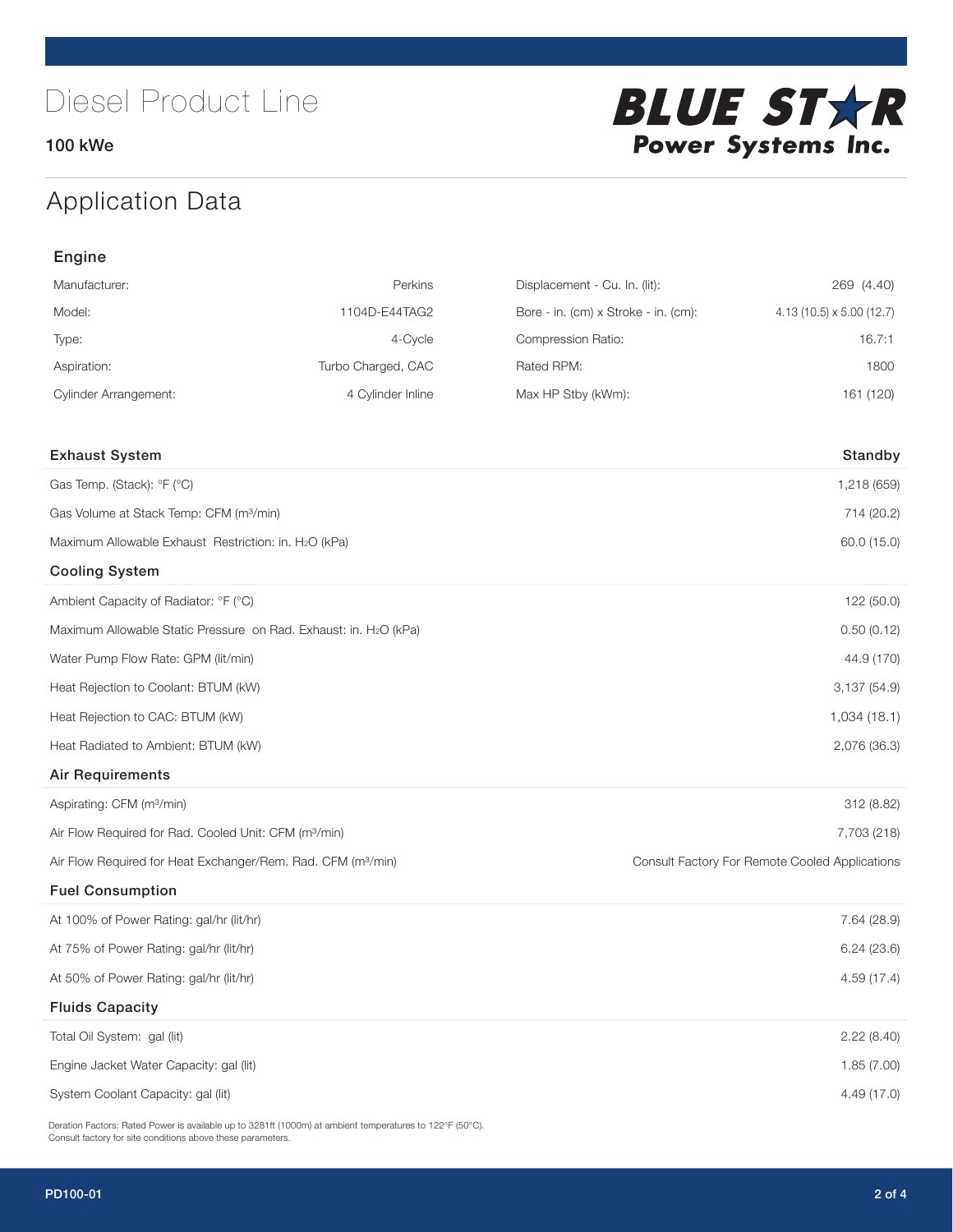# Diesel Product Line

### 100 kWe



## DCP7310 Control Panel

#### Standard Features

- Digital Metering
- Engine Parameters
- Generator Protection Functions
- Engine Protection
- CAN Bus (J1939) ECU Communications
- Windows-Based Software
- Multilingual Capability
- Remote Communications to DSE2548 Remote Annunciator
- 8 Programmable Contact Inputs
- 10 Contact Outputs
- RS485 Communicator Interface
- cULus Listed, CE Approved
- Event Recording
- IP 65 rating (with supplied gasket) offers increased resistance to water ingress
- NFPA 110 Level 1 Compatible

## Weights / Dimensions / Sound Data

|            | L x W x H                    | <b>Weight Ibs</b> |  |  |
|------------|------------------------------|-------------------|--|--|
| <b>OPU</b> | $90 \times 44 \times 60$ in  | 2,500             |  |  |
| Level 1    | $102 \times 44 \times 74$ in | 3.125             |  |  |
| Level 2    | $102 \times 44 \times 74$ in | 3,175             |  |  |
| Level 3    | $132 \times 44 \times 66$ in | 3,325             |  |  |
|            |                              |                   |  |  |

Please allow 6-12 inches for height of exhaust stack.

|         | No Load | Full Load |  |  |
|---------|---------|-----------|--|--|
| OPU     | 78 dBA  | 82 dBA    |  |  |
| Level 1 | 75 dBA  | 78 dBA    |  |  |
| Level 2 | 72 dBA  | 74 dBA    |  |  |
| Level 3 | 66 dBA  | 68 dBA    |  |  |



STOP MANUAL OPTION AUTO ALARM START

[AUTO]

**BLUE STAR** Power Systems Inc.

Manual Mode Button and Indicator Sultane Mute & Lamp Test Button Mute & Lamp Test Button Mute & Lamp Test Button Configurable Button -  $\Box$  Auto Mode Button and Indicator

DIGITAL CONTROL PANEL

Module Display  $\Box$ 

 $\bullet$  $\bullet$  $\bullet$ 

 $\circledcirc$ 

Menu Navigation

Open Generator (Manual Mode Only)

Generator Breaker LED

Stop / Reset Mode Button and Indicator

 $\bullet$  $\bullet$   $\circ$   $\bullet$ 

 $\sigma$ 

՟Պ



L Start Button

 $\blacksquare$ 

Close Generator (Manual Mode Only)

Generator Available LED